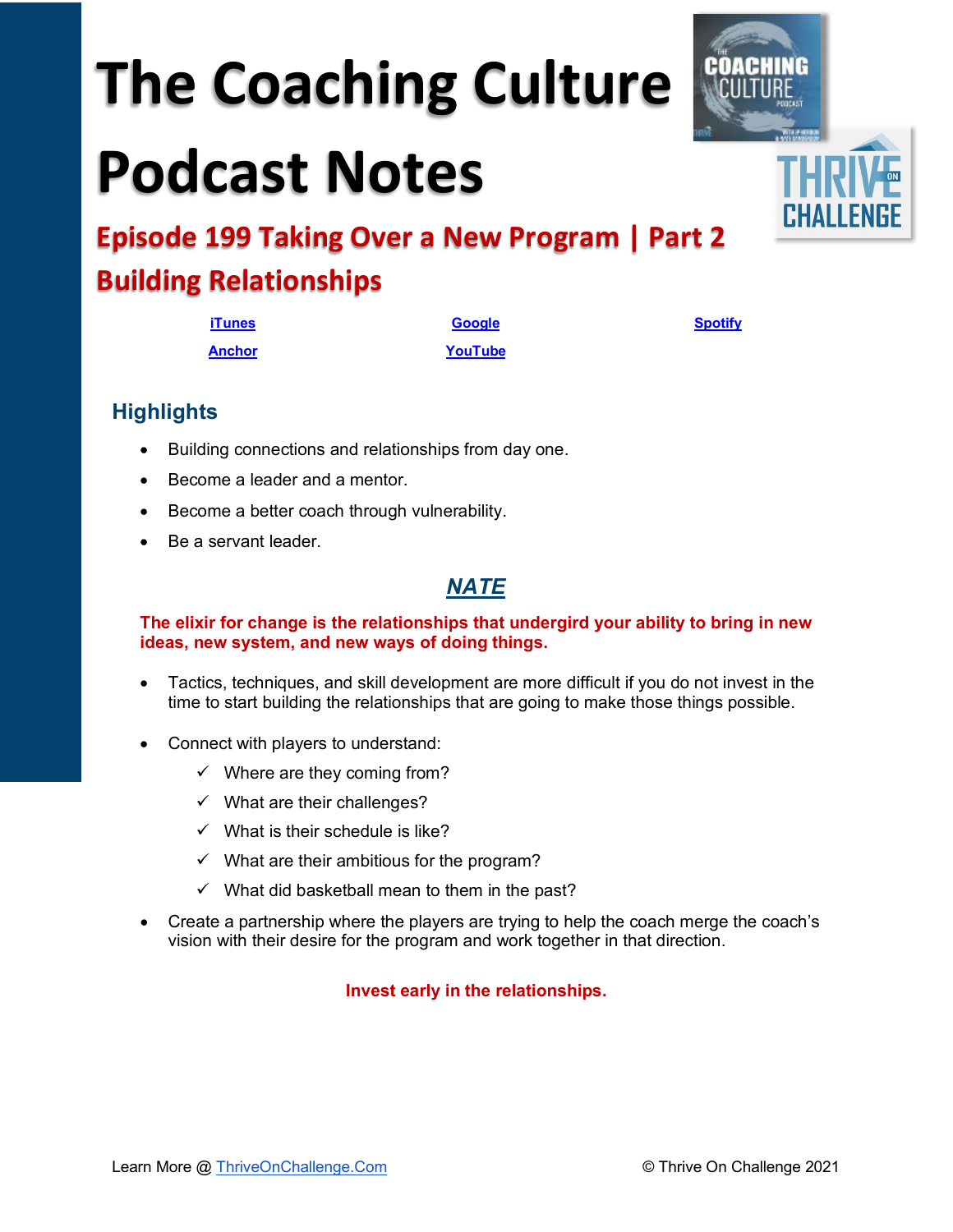### *JP*

#### **In the first interaction with players coaches need to be very intentional about the the person that they are presenting so they do not create obstacles early on.**

- Position yourself as the guide that is going to help them achieve the things that are important to them.
- Establish your credibility as a coach but ensure them that you are there to serve them and led them. This is especially important from day one.

#### **"Be a Servant Leader."**

## *NATE*

#### **What players are looking for when the new guy walks in the room, first meeting, first practice, or open Gym is:**

- 1. Somebody that they can believe in.
- 2. Somebody that believe in them.

#### **Three Stages of Culture from the book the Culture Code by Daniel Coyle**

- 1. Connections.
- 2. Trust that is built through shared vulnerability.
- 3. Shared purpose that drives the mission beyond…

#### **When you start in a new program:**

- 1. Trying to facilitate connections and starting to build trust requires vulnerability on behalf of the coach.
- 2. Using vulnerability to promote vulnerability from players trust happens when we start walking together towards new things.

#### **Vulnerability – Important questions to ask yourself.**

- 1. How much do we reveal?
- 2. When?
- 3. What is the right setting?

## *JP*

#### **Focus on vulnerability in two ways:**

- 1. Reveal something about you the person not the coach. Use your coaching journey to bring credibility as an effective guide for the team.
- 2. Step back and talk about the human not the coach.

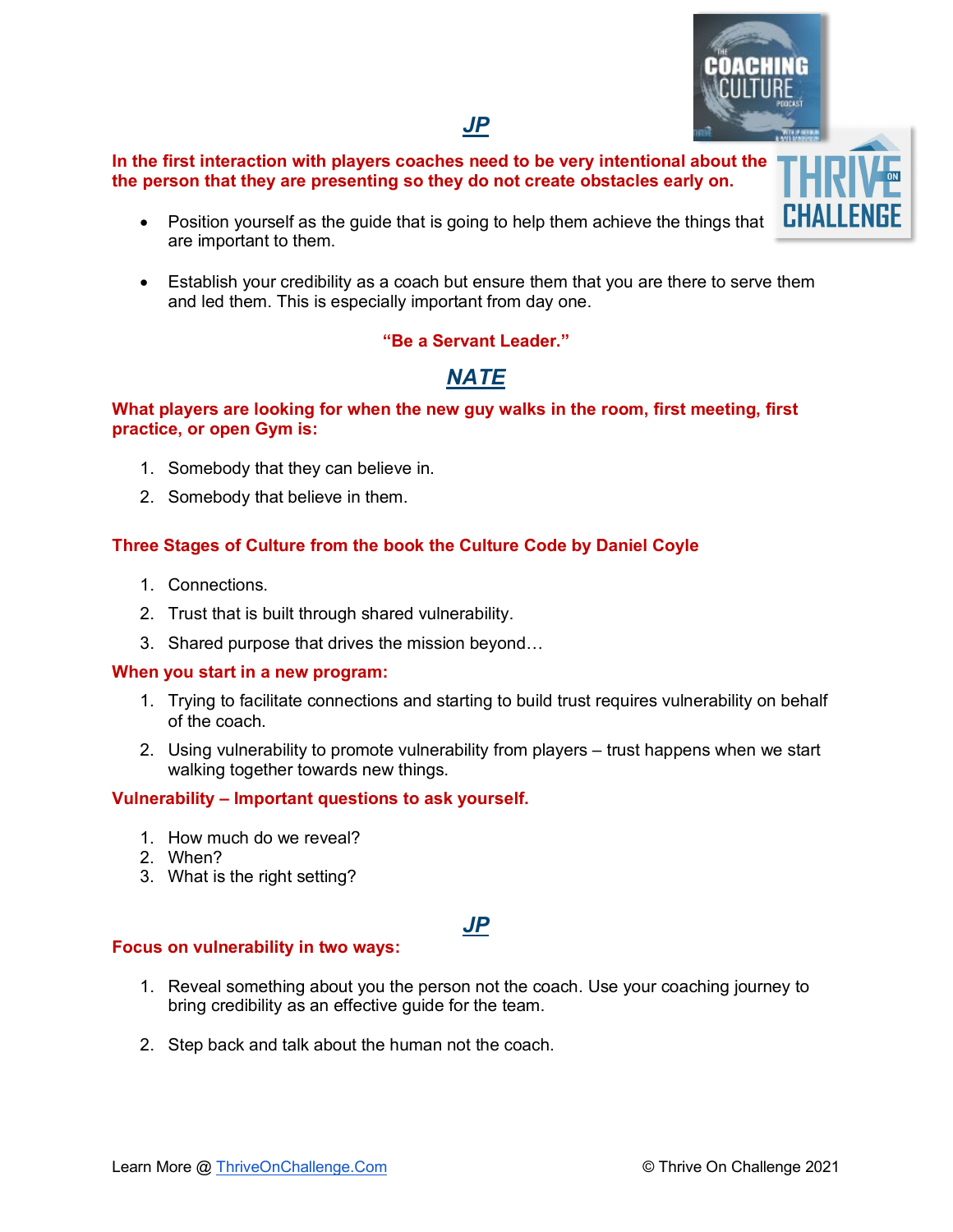#### **Vulnerability creates an environment where:**

- 1. Allow others to accept that they are not perfect, and they can make mistakes.
- 2. Helps others come forward and express their doubts, and fears; and express their uncertainties and struggles.

#### *NATE* **"Forcing them to see you in the way you want to see them."**

- You want them to see you as a human being who coaches basketball—that you are more than just the basketball coach.
- Modeling the humility that you are hoping for your players to have when they make a mistake.
- Position yourselves as co problem-solvers. You are working on a problem together.
- There is something that fosters connection when you are tackling a challenge together.
- When taking over a program you need to create a relationship with the stakeholders at the school and in the community.

#### *JP*

- Establish a good relationship with parents.
	- o Tell me about your son or daughter.
	- o What makes him/her tick?
	- o What gets him/her excited?
	- o What is important to him/her?
- Establish a good relationship with teachers.
	- $\circ$  They can help you identify issues early on when players are falling behind at school.
	- o They will let you know when they are behavior issues.
	- $\circ$  They will tell you when things are not going well in the kid's life.
- Identify key players.
	- o Who are the influencers?
	- $\circ$  The player(s) that everybody looks to them on how to behave.

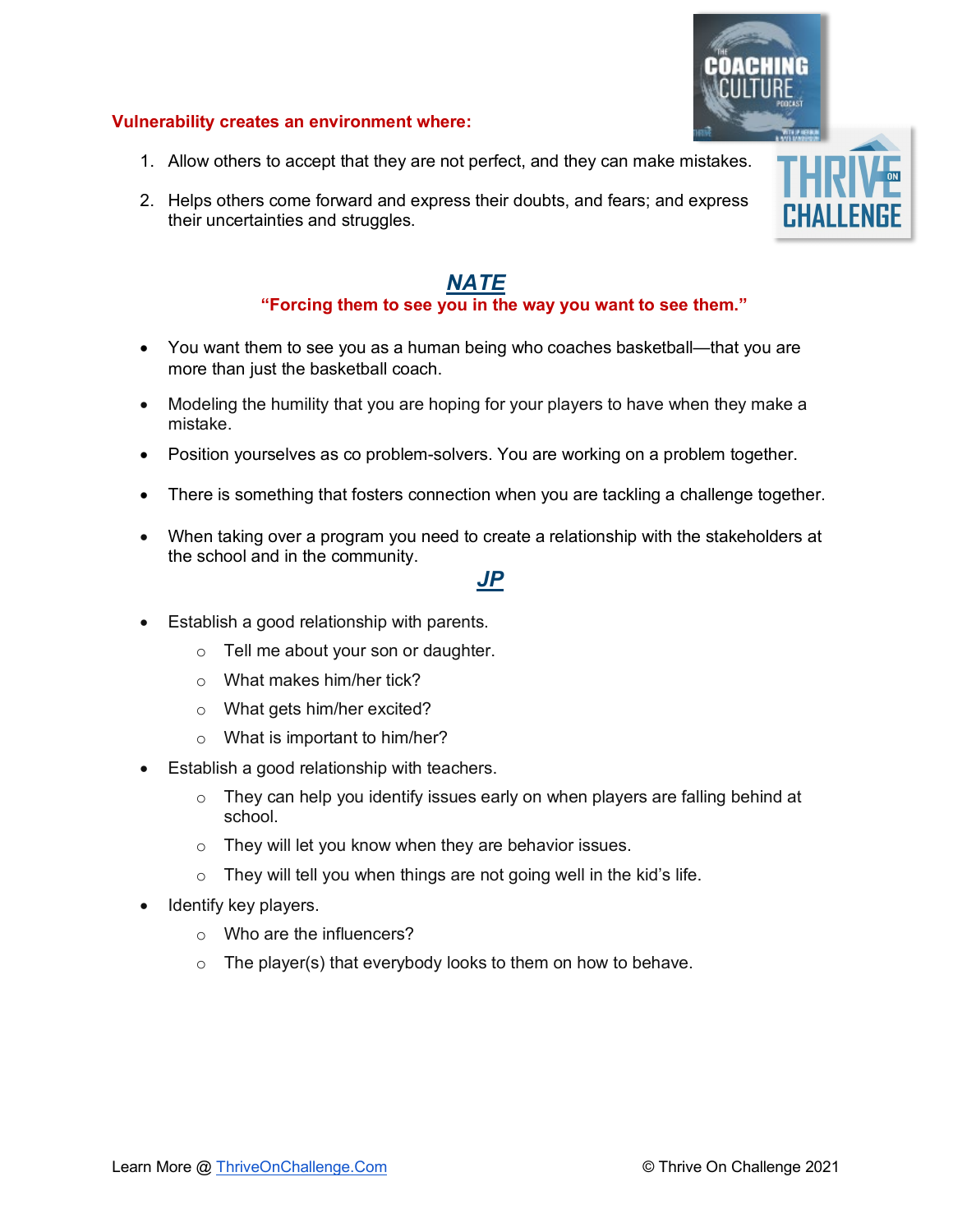## *NATE*

- Need to identify the person that his/her narrative is going to matter the most in the community. Get them on board with what you are trying to do in your program.
- Having consistent one-on-one conversations with your players is the most important thing that you could do.
	- o When can I ask for individual meetings?
	- o What do I talk about the first time a player sits down with me one-on-one?

## *JP*

- Have early one-on-ones.
- Create a safe space that they feel safe in.
- Present options for one-on-ones.
	- o In person
	- o Phone
	- o Video Chat
- Constantly communicate to the players that you want to invest on one-on-ones because:
	- $\circ$  They are important to you.
	- o Their development is important to you.
	- $\circ$  Your relationship with them is important to you.
- Player development plan.
	- $\circ$  Where do you see them?
	- o What they need to do to improve?
	- o Talk about the plan moving forward.

## *NATE*

## **What's the relationship that you would like to have with your players after they graduate? Mentorship type relationship.**

#### **1-on-1 Meetings**

- Learning about the individual.
- Finding a common ground.
- Find a way to connect beyond just the game of basketball.
- Move the relationship beyond the sport.